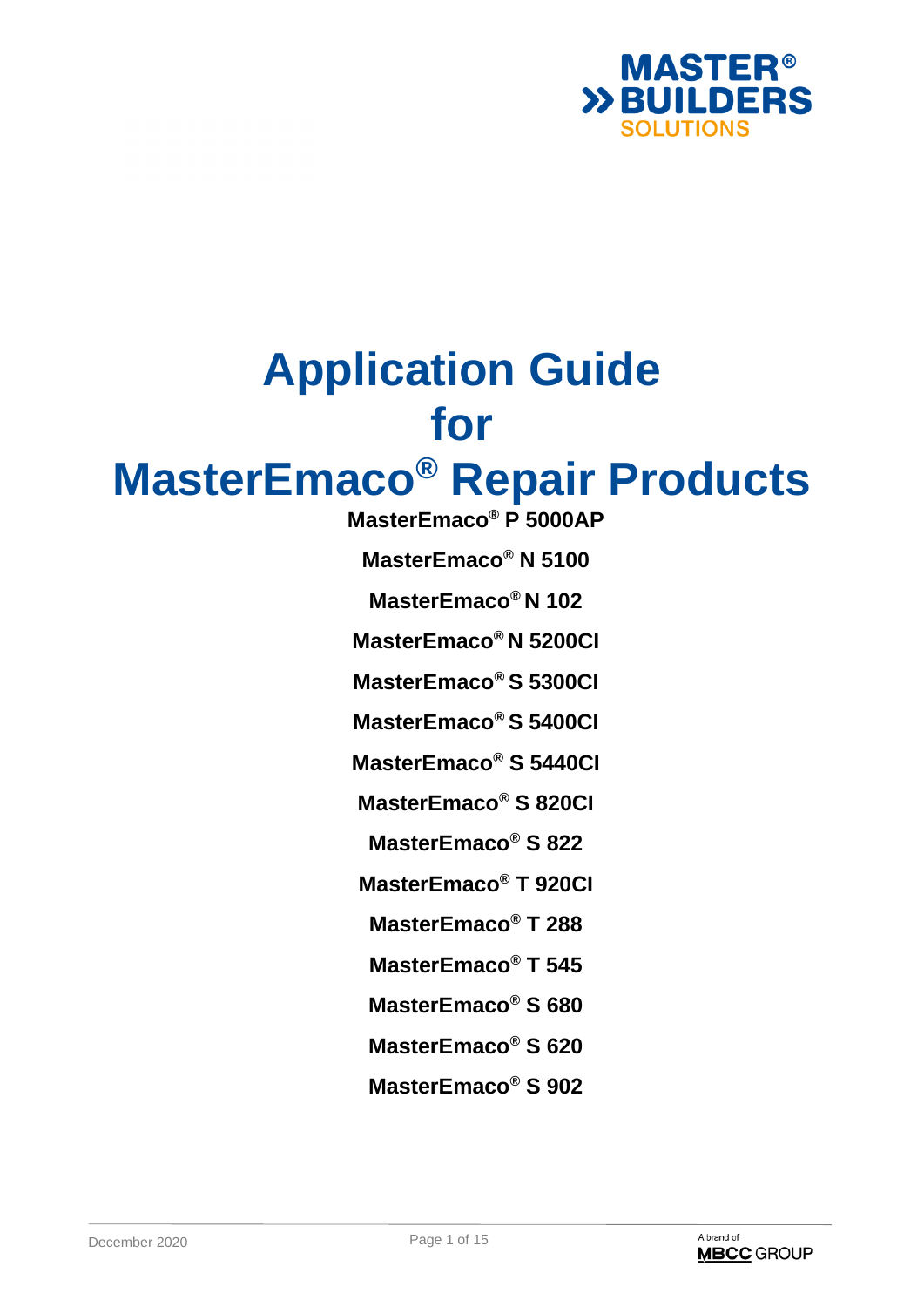## **MasterEmaco repair products**

These products are used for a variety of concrete repair applications and share some common attributes and often some installation techniques.

### **PACKAGING**

| <b>Product</b>              | <b>Description</b>                                 | Packaging |
|-----------------------------|----------------------------------------------------|-----------|
| <b>MasterEmaco P 5000AP</b> | Specialty steel primer for use with repair mortars | 5kg       |
| <b>MasterEmaco N 102</b>    | Lightweight low strength repair mortar             | 20Kg      |
| <b>MasterEmaco N 5100</b>   | Thin layer fairing mortar                          | 20Kg      |
| <b>MasterEmaco N 5200Cl</b> | Lightweight fast setting repair mortar             | 20Kg      |
| <b>MasterEmaco S 5300CI</b> | High build repair mortar                           | 20Kg      |
| <b>MasterEmaco S 5400CI</b> | High strength repair mortar                        | 20Kg      |
| <b>MasterEmaco S 5440CI</b> | High strength flowable repair mortar               | 20Kg      |
| <b>MasterEmaco S 820CI</b>  | General purpose shotcrete with corrosion inhibitor | 20Kg      |
| <b>MasterEmaco S 822</b>    | Shotcrete for cathodic protection                  | 20Kg      |
| <b>MasterEmaco T 920CI</b>  | Rapid setting micro concrete                       | 20Kg      |
| <b>MasterEmaco T 288</b>    | Fast setting trafficable repair mortar             | 20Kg      |
| <b>MasterEmaco T 545</b>    | Fastest setting trafficable repair mortar          | 20Kg      |
| <b>MasterEmaco S 680</b>    | CAC shotcrete for aggressive environments          | 20Kg      |
| <b>MasterEmaco S 620</b>    | Hand applied acid resistant mortar                 | 20Kg      |
| <b>MasterEmaco S 902</b>    | Rapid setting underwater repair mortar             | 20Kg      |

For detailed explanations of the mechanisms of concrete deterioration, inspection and interpretation of inspections and repair technologies, a number of documents should be referred to.

Some of these include:

- Standards Australia HB 84 2006 "Guide to Concrete Repair and Protection" prepared by the CSIRO and ACRA
- European Standard EN 1504:2004 "Products and systems for the protection and repair of concrete structure"
- ICRI (International Concrete Repair Institute) Concrete Surface Profile Chips (CSP 1-10)

### **SURFACE PREPARATION**

Preparation of the concrete substrate for concrete repairs generally involves a couple of steps. Preparation will involve removal of the contaminated, cracked and affected concrete to create a suitable profile as well as the cleaning of the reinforcing steel.

For the best results, a CSP profile of 5 or greater is required and to achieve this, you need an aggressive surface preparation technique. The choice of technique will be determined by the size and depth of the patch. Suitable techniques include:

- Hammer and cold chisel
- Kango style impact hammer
- Machine mounted impact hammer
- Hydro demolition

All loose material should be removed and the reinforcing steel exposed to the point where there is no visible rust and a grey surface colour is observed. This indicates that the steel at this point is still passivated and thus you are out of the current corrosion zone. The reinforcing steel should be exposed on all sides so that you are able to fit a gloved hand behind the bar. In the event that the reinforcing steel has lost a significant amount of its cross-sectional area (approximately 20% is classified as significant) it may need to be replaced or additional steel installed. The replacement should be determined by the engineer, especially in structural applications.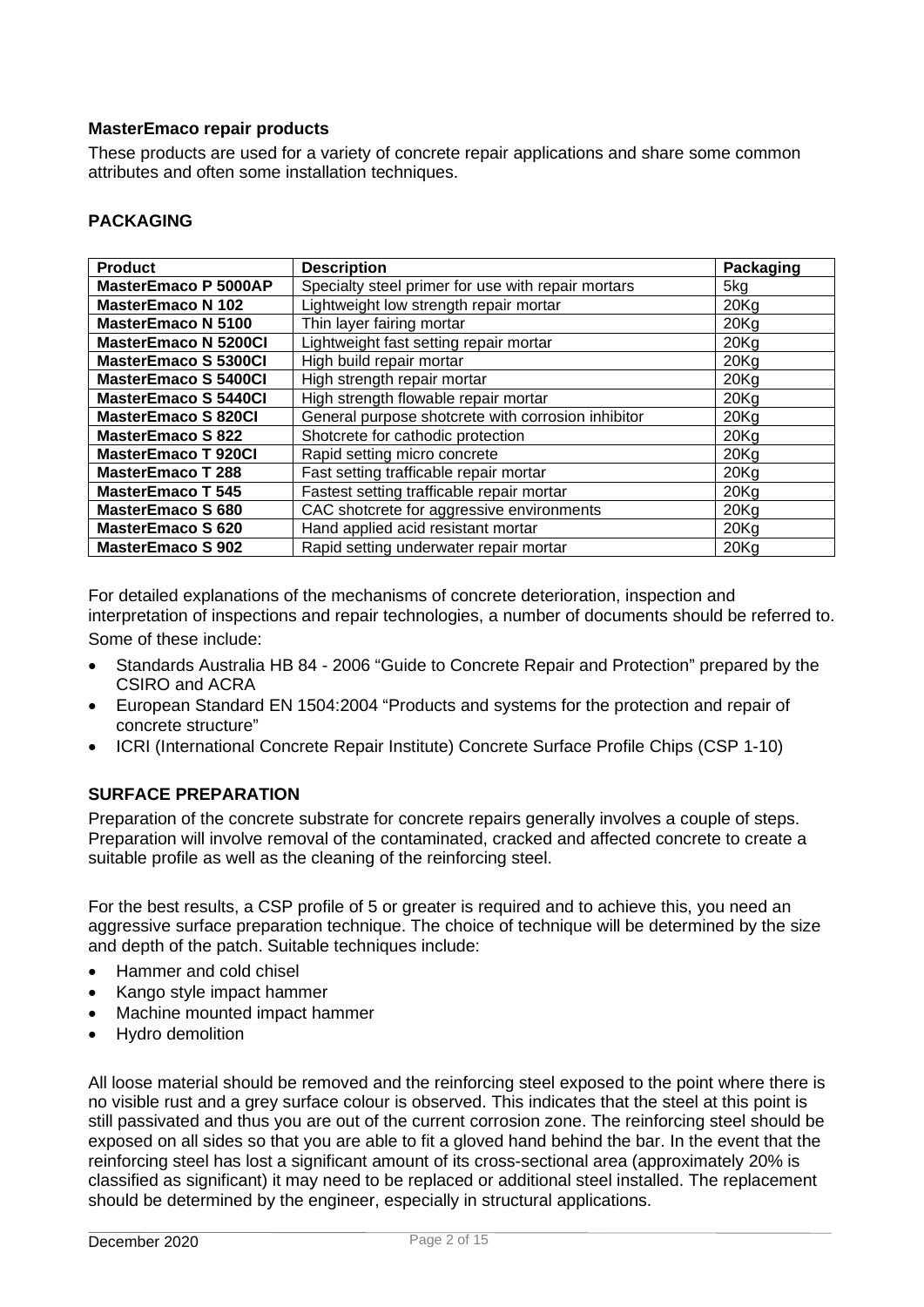The steel should be cleaned to an SA Class 2.5 and all rust removed. For small patches this can be done by wire brush. On larger jobs a needle gun or captive grit blasting will be effective. The action of the hydro demolition will clean the steel well and no further preparation would be necessary.

The edges of the patch should be square cut to a depth of 10-20mm or the minimum as specified on the TDS, to prevent any of the repair mortar from being feather edged. Patches should be regular in shape and it may be necessary to join a number of small irregular patches to make a single regular patch. This will reduce the risk of cracking in the patch and the premature failure.

# **PRIMING**

### **Steel**

- Once the steel has been cleaned it will generally be necessary to prime the steel using **MasterEmaco P 5000AP**.
- Priming stops the flash rusting resulting from the contact with the moisture in the air.
- The **MasterEmaco P 5000AP** is an acrylic modified cementitious coating with active corrosion inhibition. You just mix with water and coat the cleaned reinforcing steel.
- It is an orange colour to make a simple visual evaluation of the steel that has been coated.
- This should be allowed to dry for a few hours before application of repair mortars or shotcrete.
- If application of **MasterEmaco** shotcrete was to proceed directly after the hydro demolition, the need for the **MasterEmaco P 5000AP** is reduced and could be eliminated without creating any issues with the longevity of the repair.
- Note: Although Mater Builders Solutions does not sell a zinc rich steel primer the use of one is entirely compatible with any of the **MasterEmaco** repair products. Care must be taken if using a zinc rich primer to ensure none is left on the parent concrete as this will interfere with the bond of the repair mortar.

### **Concrete**

- The concrete substrate should be a saturated surface dry (SSD) substrate, to accept the repair mortars, as a dry substrate will lead to surface cracking and poor bond to the substrate.
- The only exception to this is the **MasterEmaco T 545** which chemically bonds with the concrete and does not need a wetted substrate (Note: a damp substrate will not interfere with the bonding of the **MasterEmaco T 545**).
- Shotcrete materials like the **MasterEmaco S 820CI**, **MasterEmaco S 680** and **MasterEmaco S 822** only require the substrate to be wetted just prior to the beginning of spraying. This is accomplished by spraying just water or a very thin, wet mix, as a slurry coat onto the prepared surface and then continuing with the normal shotcrete.
- **MasterEmaco P 5000AP** as well as being used as a steel primer can be used as a bonding agent for the repair mortar to the concrete. The repair mortar should be applied whilst the **MasterEmaco P 5000AP** is still wet and if it dries out reapplication will be required.
- **MasterEmaco P 157** is an SBR bonding agent, which can be used when wetting is impractical and should be diluted 1:1 with water and applied generously by brush to the concrete. Apply the repair mortar whilst the **MasterEmaco P 157** is still tacky.
- Slurry coat of the repair mortar normally a mixture of 2 parts water and 1 part dry powder of the repair product being used is used to create a slurry coat and apply this to a wetted substrate with a brush and apply the repair mortar whilst still wet. The benefit of this is that the materials are all on site and more can be simply made up as required.
- Note: epoxy bonding agents are not recommended for vertical and overhead repairs however some specifications may call for this and **MasterBrace 1444** is compatible with all the repair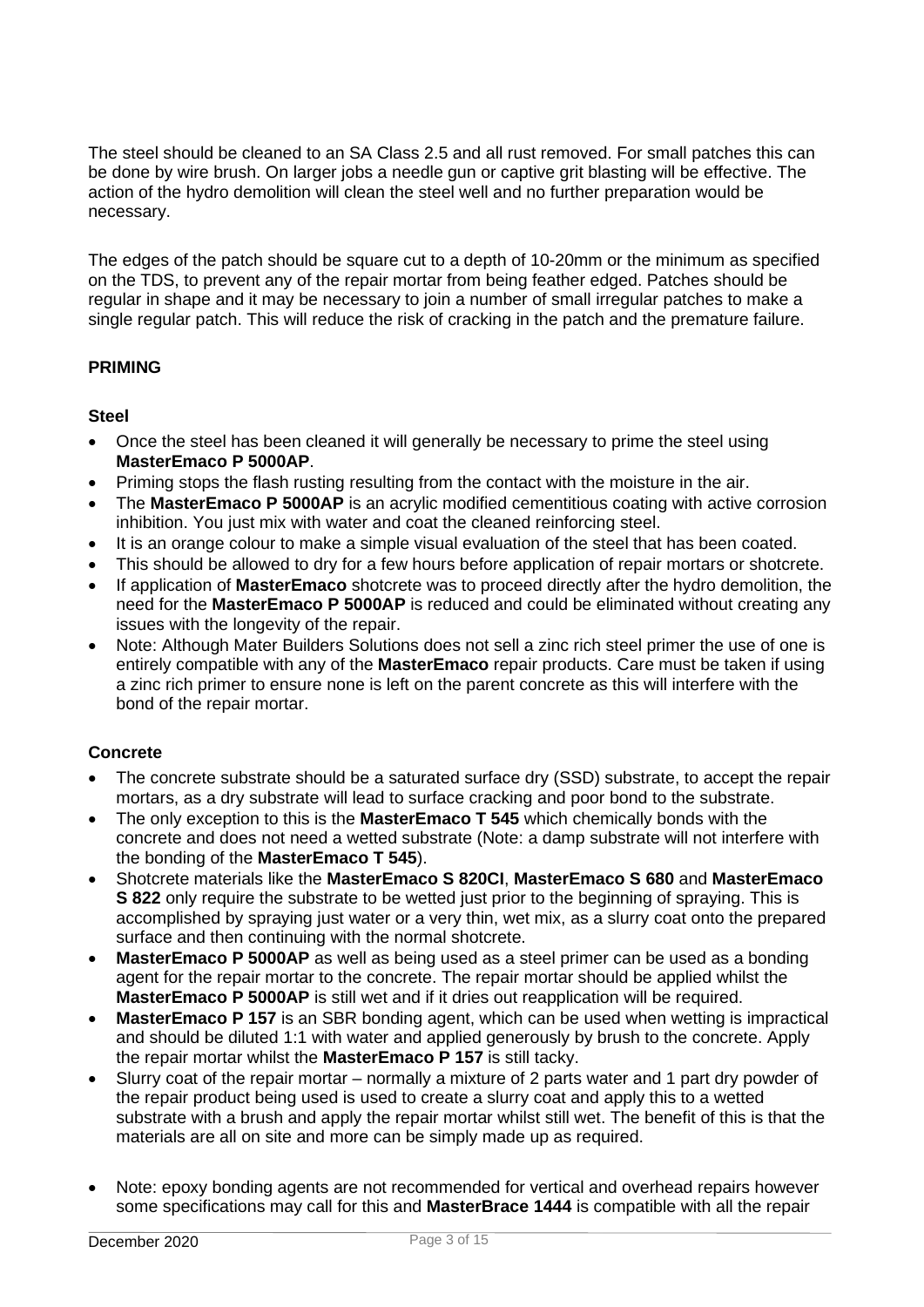mortars. Epoxy bonding can also be considered for the **MasterEmaco T 920CI** or **T 288** for heavy duty pavement repairs and on horizontal surfaces, **MasterEmaco 2525** would be the appropriate bonding agent. Ensure that the epoxy bonding agent is still tacky before applying any repair mortar. Depending upon the delay, either reapply the bonding agent if cross linking is still possible or sand and solvent wipe prior to reapplication. In extreme cases, removal of the cured bonding agent may be required before starting again.

#### **MIXING**

#### **MasterEmaco N 102, N 5100, N 5200CI, S 5300CI, S 5400CI, S 5440CI, T 920CI, T 288, S 620**

- Only mix full bags. Damaged or opened bags should not be used.
- Add mixing water (clean, potable water only) to a clean mixing container.
- Accurately measure the mixing water and hold back approximately 10% so that the consistency can be adjusted to the required slump.
- Mix mortars with a helical paddle attached to a slow speed (300-600 rpm) mixer or in a forced action pan mixer for 3 minutes until a lump free, plastic consistency is achieved. **MasterEmaco S 5440CI** is best mixed with a bird cage style mixer to give a fluid consistency.
- Stop mixing during this time to scrap down the sides and continue mixing.
- Add the remaining water until the required consistency is achieved.
- Mixing water needed will vary depending on consistency required.
- See table below for water addition ranges and verify amount by checking the latest copies of the individual technical data sheets.
- Allow the mortar to rest for 2 3 minutes and then remix briefly, adjusting the consistency as required. In very hot weather the water demand will be at the high end of the range.

| <b>Product</b>              | <b>Description</b>                     | Packaging | <b>Water demand</b> |  |
|-----------------------------|----------------------------------------|-----------|---------------------|--|
| MasterEmaco P 5000AP        | Specialty steel primer for use with    | 5Kg       | 220-260mls per Kg   |  |
|                             | repair mortars                         |           | of powder           |  |
| <b>MasterEmaco N 102</b>    | Lightweight low strength repair mortar | 20Kg      | $3.8 - 4.0$ L       |  |
| <b>MasterEmaco N 5100</b>   | Thin layer fairing mortar              | 20Kg      | $3.0 - 3.5L$        |  |
| <b>MasterEmaco N 5200CI</b> | Lightweight fast setting repair mortar | 20Kg      | $3.5 - 4.0L$        |  |
| <b>MasterEmaco S 5300CI</b> | High build repair mortar               | 20Kg      | $3.8 - 4.2L$        |  |
| <b>MasterEmaco S 5400CI</b> | High strength repair mortar            | 20Kg      | $3.0 - 3.4L$        |  |
| <b>MasterEmaco S 5440CI</b> | High strength flowable repair mortar   | 20Kg      | $2.2 - 2.5L$        |  |
| MasterEmaco S 820CI         | General purpose shotcrete with         | 20Kg      | $1.8 - 2.5L$        |  |
|                             | corrosion inhibitor                    |           |                     |  |
| MasterEmaco S 822           | Shotcrete for cathodic protection      | 20Kg      | $1.8 - 2.5L$        |  |
| MasterEmaco T 920CI         | Rapid setting micro concrete           | 20Kg      | $1.7 - 1.9L$        |  |
| <b>MasterEmaco T 288</b>    | Fast setting trafficable repair mortar | 20Kg      | $2.6 - 3.0$ L       |  |
| <b>MasterEmaco T 545</b>    | Fastest setting trafficable repair     | 20Kg      | 1.4L                |  |
|                             | mortar                                 |           |                     |  |
| MasterEmaco S 680           | CAC shotcrete for aggressive           | 20Kg      | $1.8 - 2.5L$        |  |
|                             | environments                           |           |                     |  |
| MasterEmaco S 620           | Hand applied acid resistant mortar     | 20Kg      | $2.8 - 3.2$ L       |  |
| MasterEmaco S 902           | Rapid setting underwater repair        | $20$ Kg   | 3 L of powder with  |  |
|                             | mortar                                 |           | 1 L of water.       |  |

## **WATER DEMAND**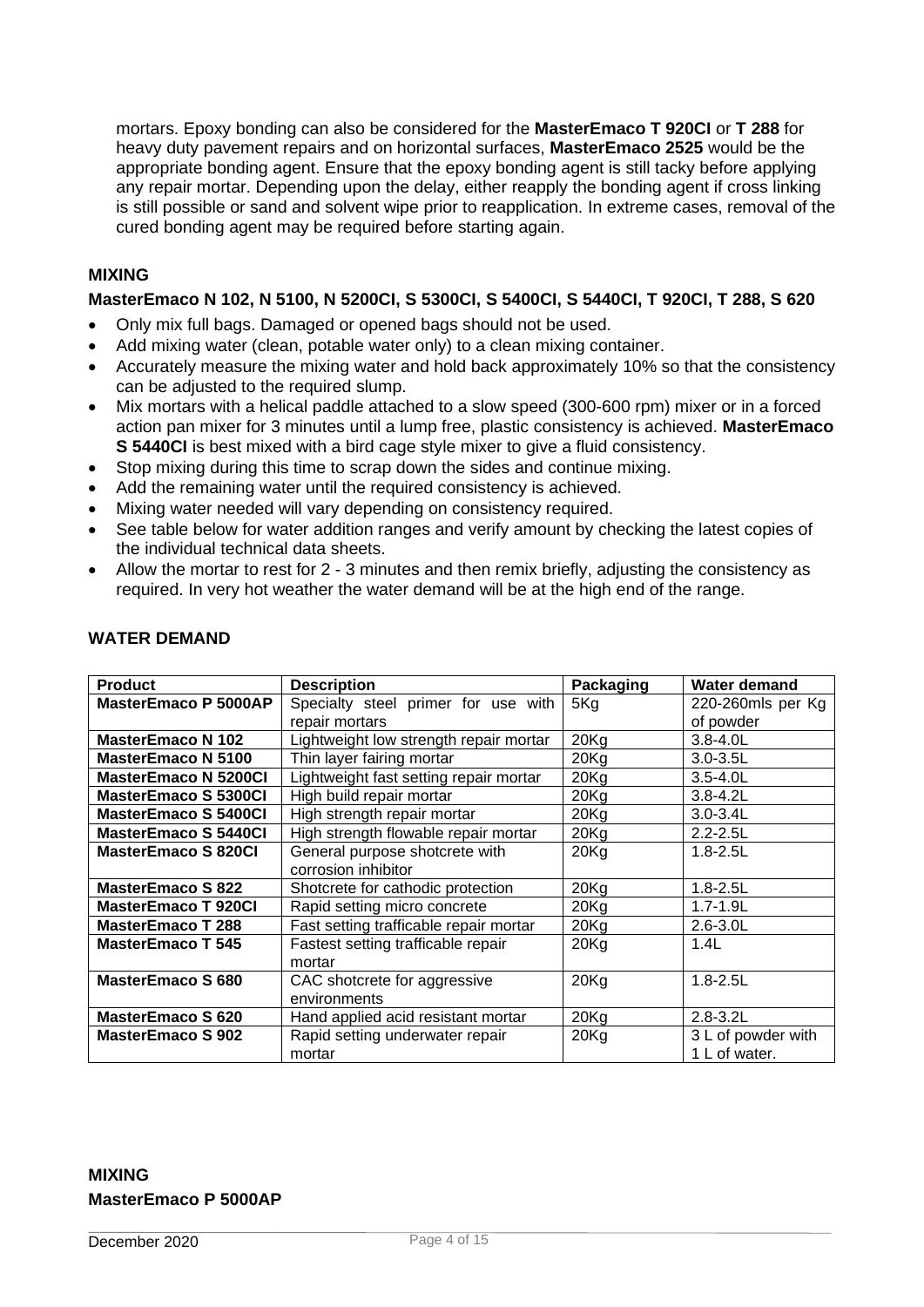- In a suitable container, mix **MasterEmaco P 5000AP** with a paddle mounted on a slow-speed drill or by hand, until a smooth, thick consistency is achieved.
- Mixing water needed: 0.22 to 0.26 litres per kg of powder, depending upon consistency required.
- Leave to stand for approx. 5 minutes and re-mix briefly before use.
- Adjust the consistency with water when required but without exceeding the maximum water demand.

## **MIXING**

## **MasterEmaco S 902**

- Water requirements vary depending on temperature, humidity and the consistency desired.
- Mixing three volumes of **MasterEmaco S 902** with approximately one volume of water will give a stiff plastic consistency.
- Place **MasterEmaco S 902** into container and add half the water, mix quickly with a short handled trowel, add extra water as required until no white streaks are present to get the desired plastic consistency.
- Mix only small batches at one time, as MasterEmaco S 902 must be placed within 5 minutes of mixing.
- The **MasterEmaco S 902** should be shaped quickly into spheres of about cricket ball size and applied as soon as possible.
- Do not re-temper material which has begun to stiffen discard material which has lost its plasticity.

### **MIXING**

#### **MasterEmaco S 820CI, S 822, S 680**

- These materials are applied via a dry shotcrete machine and the water is added at the nozzle and controlled by the shotcrete operator.
- Increasing the water will reduce the rebound and dust creation.

## **MIXING**

### **MasterEmaco T 545**

- WATER CONTENT IS CRITICAL. A 20kg bag of **MasterEmaco T 545** mixed with a maximum 1.4 litres of water
- Add all the water to a clean bucket and add the **MasterEmaco T 545** and mix for approximately 1 to 1½ minutes and place.
- Use neat material for patches less than 25mm in depth. Do not use MasterEmaco T 545 for patches less than 13mm deep.
- For deeper patches, **MasterEmaco T 545** must be extended by adding up to 12kg of properly graded, dust-free, hard, rounded aggregate.
- Note: Do not use calcareous aggregate made from soft limestone. Test aggregate for fizzing with 10% HCI. If fizzing occurs, aggregate is unsuitable for use with **MasterEmaco T 545**.
- Do not add sand, fine aggregate or Portland cement to **MasterEmaco T 545**.
- **MasterEmaco T 545** gives off ammonia fumes when mixed with water and care should be taken to provide adequate ventilation.
- **MasterEmaco T 545** is slightly acidic once mixed with water and will mark aluminium, galvanized metals and glass so care should be taken to avoid contact. The material becomes alkaline once it hardens.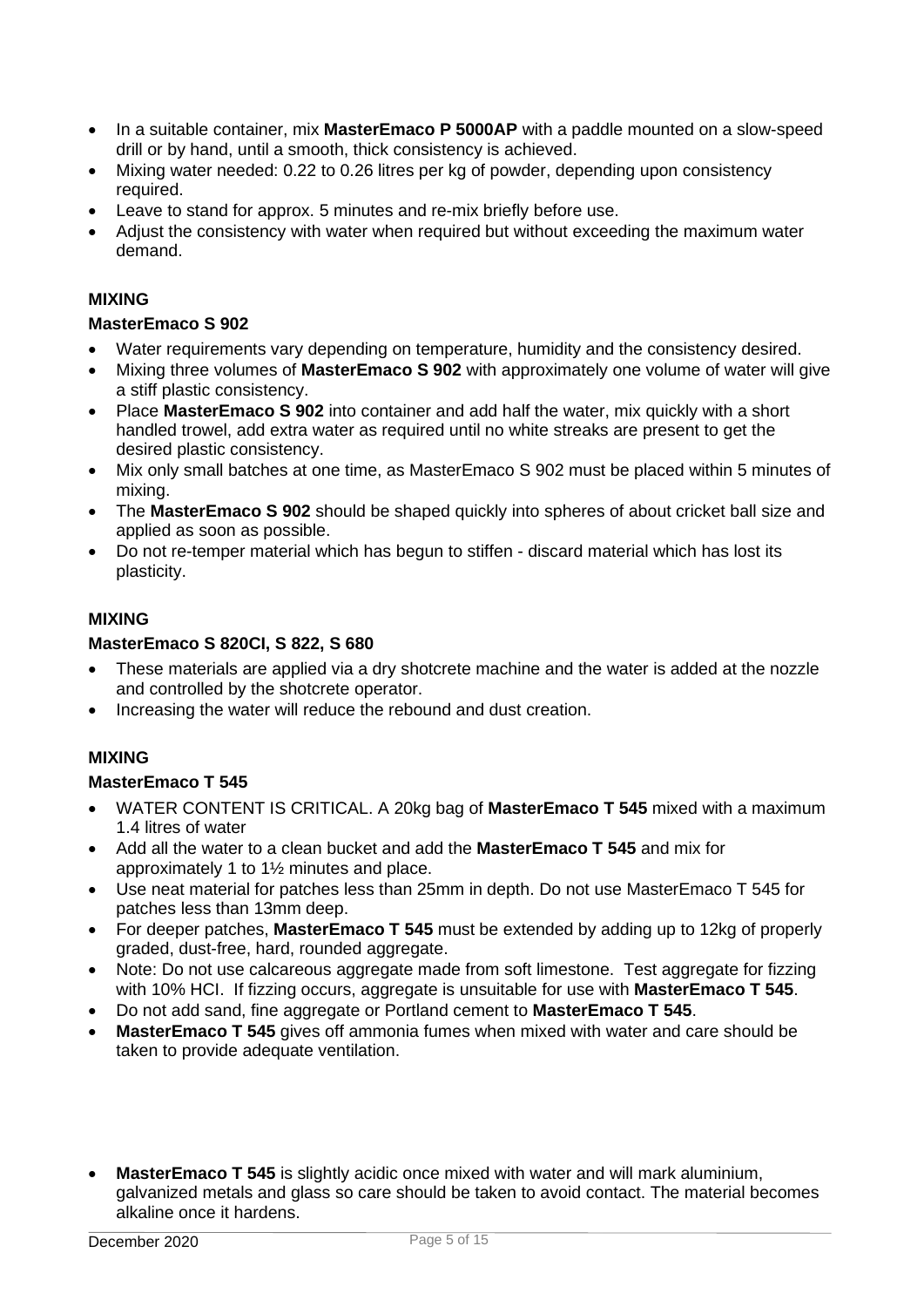- **MasterEmaco T 545** will not freeze at temperatures above -7°C.
- To obtain permanent repairs the edge of the patch should be square cut to a depth of not less than 10mm.

#### **APPLICATION THICKNESS**

| <b>Product</b>                                         | <b>Description</b>                                    | Packaging | Min-max<br>thickness                |  |
|--------------------------------------------------------|-------------------------------------------------------|-----------|-------------------------------------|--|
| <b>MasterEmaco P 5000AP</b>                            | Specialty steel primer for use with<br>repair mortars | 5kg       | $1-2mm$                             |  |
| <b>MasterEmaco N 102</b>                               | Lightweight low strength repair<br>mortar             | 20Kg      | 5-100mm                             |  |
| MasterEmaco N 5100                                     | Thin layer fairing mortar                             | 20Kg      | $0-3mm$                             |  |
| <b>MasterEmaco N 5200CI</b>                            | Lightweight fast setting repair<br>mortar             | 20Kg      | $3-100$ mm                          |  |
| <b>MasterEmaco S 5300CI</b>                            | High build repair mortar                              | 20Kg      | 10-75mm                             |  |
| <b>MasterEmaco S 5400CI</b>                            | High strength repair mortar                           | 20Kg      | 5-50mm                              |  |
| MasterEmaco S 5440CI                                   | High strength flowable repair<br>mortar               | 20Kg      | 20-500mm                            |  |
| MasterEmaco S 820CI                                    | General purpose shotcrete with<br>corrosion inhibitor | 20Kg      | 10-150mm                            |  |
| MasterEmaco S 822<br>Shotcrete for cathodic protection |                                                       | 20Kg      | 10-150mm                            |  |
| <b>MasterEmaco T 920Cl</b>                             | Rapid setting micro concrete                          | 20Kg      | 25-200mm                            |  |
| <b>MasterEmaco T 288</b>                               | Fast setting trafficable repair<br>mortar             | 20Kg      | 10-300mm                            |  |
| <b>MasterEmaco T 545</b>                               | Fastest setting trafficable repair<br>mortar          | 20Kg      | 13-25mm (Neat)<br>25-150mm (filled) |  |
| MasterEmaco S 680                                      | CAC shotcrete for aggressive<br>environments          | 20Kg      | 10-150mm                            |  |
| <b>MasterEmaco S 620</b>                               | Hand applied acid resistant<br>mortar                 | 20Kg      | 10-50mm                             |  |
| <b>MasterEmaco S 902</b>                               | Rapid setting underwater repair<br>mortar             | 20Kg      | 20-50mm                             |  |

## **APPLICATION**

### **Primer – MasterEmaco P 5000AP**

 Once mixed the **MasterEmaco P 5000AP** can be applied by stiff bristled brush when used as a primer on prepared concrete and paint brush for coating the reinforcing steel.

#### **Mortars - MasterEmaco N 102, N 5100, N 5200CI, S 5300CI, S 5400CI, S 620, S 488CI**

- The minimum temperatures must be maintained during application and for at least 12 hours thereafter for optimum curing of the product.
- These products can be placed using a gloved hand or trowelled onto the prepared surface.
- Apply mixed product directly to the prepared damp substrate, or wet on wet onto the primed surface.
- A thin scratch coat or contact layer (a slurry coat of the **MasterEmaco** material) before building up to the required thickness, wet on wet, will improve the wet adhesion and cohesion of the mortar.
- Apply to the desired layer thickness (see application thickness table).
- Smoothing with a trowel and finishing by float or sponge can be done as soon as the mortar has begun to stiffen, typically after approximately 45 - 60 minutes at 20°C. Note: At lower temperatures and/or higher humidity these times will be extended.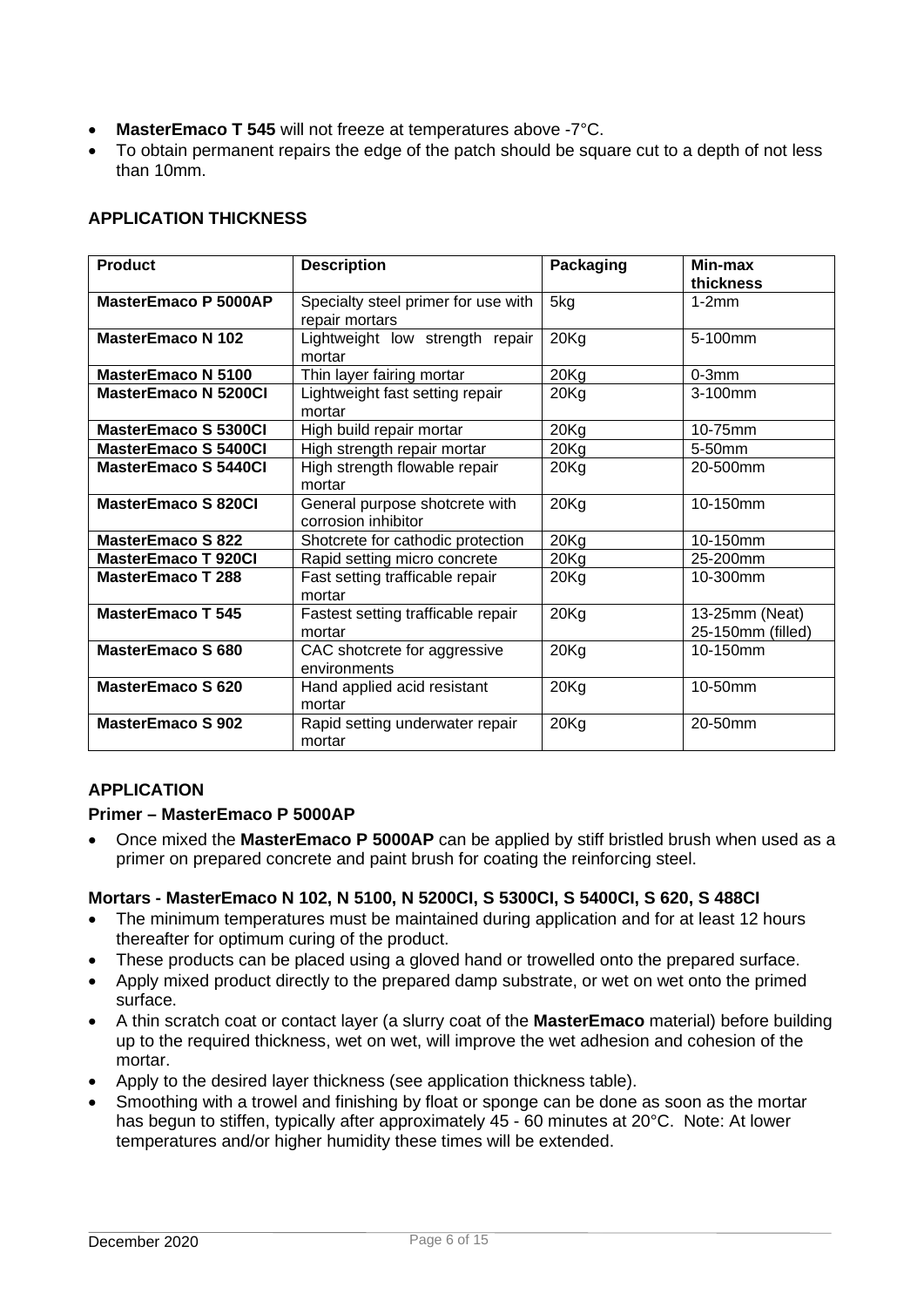# **Form and pour - MasterEmaco, S 5440CI, T 920CI, T 288**

- The minimum temperatures must be maintained during application and for at least 12 hours thereafter for optimum curing of the product.
- These products can be placed using a pump, poured from the mixing bucket and trowelled into place onto the prepared surface.
- The formwork should be water tight and sturdy and the forms should be treated with a form release agent like **MasterFinish RL 211** or **222** to ensure they can be easily removed.
- When possible pre-wet the substrate before pumping or pouring the mortar into the form.
- Ensure that excess water is drained prior to filling form with mortar.
- Saturated surface dry or bonding agent should be considered where practical.
- Keep forms on until the material has reached the desired strength and cure the material after removal of forms.
- **MasterEmaco T 288** and **T 920CI** are mostly used in horizontal excavations and the surrounding concrete becomes the form.
- Move the material to the desired places with a trowel and finish off the surface profile required.
- **MasterEmaco T 288** will set relatively quickly and finishing off should be done as quickly as possible.

### **MasterEmaco T 545**

- **MasterEmaco T 545** when mixed is a high slump mortar and cannot be placed vertically unless behind a form.
- Surface carbonation inhibits chemical bond, so application must be done shortly after preparation of the substrate.
- Apply an indicator (phenolphthalein) to the prepared surface to determine if carbonation is present (carbonated concrete will show no colour and non-carbonated concrete will show up pink)
- Into a dry recently prepared excavation pour the **MasterEmaco T 545** into the void to be filled and move into place with a trowel.
- The substrate should not be wet nor bonding agents used as the **MasterEmaco T 545** chemically bonds with the concrete.
- **MasterEmaco T 545** has a short open time and will generate significant heat during the hardening process.
- **MasterEmaco T 545** does not require any curing.

#### **MasterEmaco S 902**

- When applying **MasterEmaco S 902** to eroded piles, the **MasterEmaco S 902** "ball" should be centred in the cavity firmly, and quickly smoothed out from the centre to the sides with both hands, using "forward and sideways" pressure, moulding to appropriate shape and thickness.
- When applying underwater, place freshly-mixed "balls" of **MasterEmaco S 902** into a wire basket and lower steadily to diver.
- Where there is wave action or turbulence in the water, it is advisable to press the **MasterEmaco S 902** firmly in place for a moment or so before smoothing it out to shape.

### **Shotcrete - MasterEmaco S 820CI, S 822, S 680**

- **MasterEmaco S 820CI**, **S 822**, **S 680** are applied via a dry shotcrete machine and the water is added at the nozzle and controlled by the shotcrete operator.
- Adjusting the water will influence the rebound and dust creation.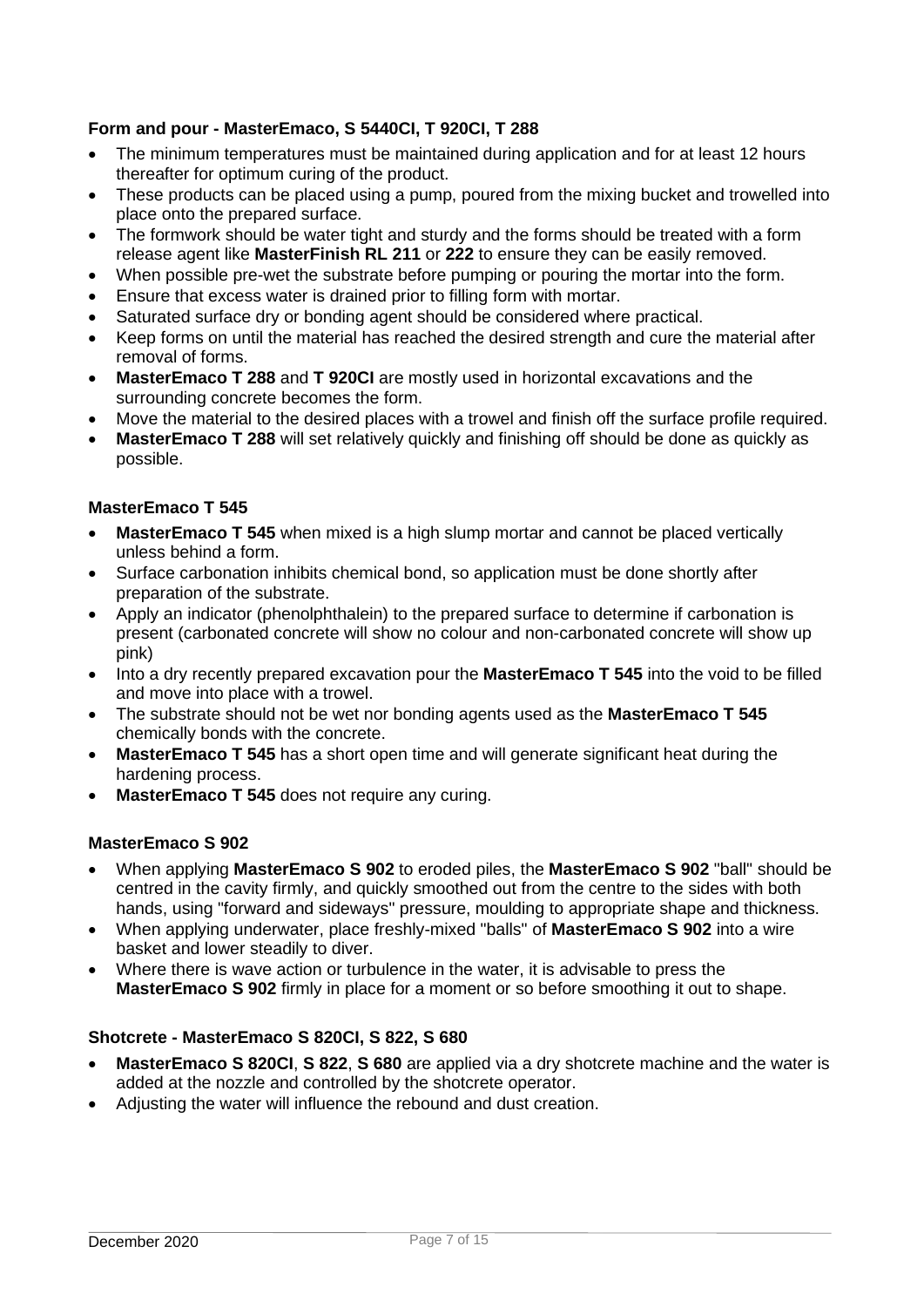# **CURING**

- All cementitious materials will benefit from curing and if possible the use of a curing compound is advised, such as **MasterKure 404**.
- This is often impractical due to the requirement for the application of subsequent coatings and in this case, the use of wet hessian or plastic should be considered.
- Thinner applied mortars such as the **MasterEmaco N 102**, **N 5200CI** need protection to reduce the risk of surface crazing from premature drying.



Figure 1 - Cleaning out behind the reinforcing



Figure 2 - Square cutting the edges of the patch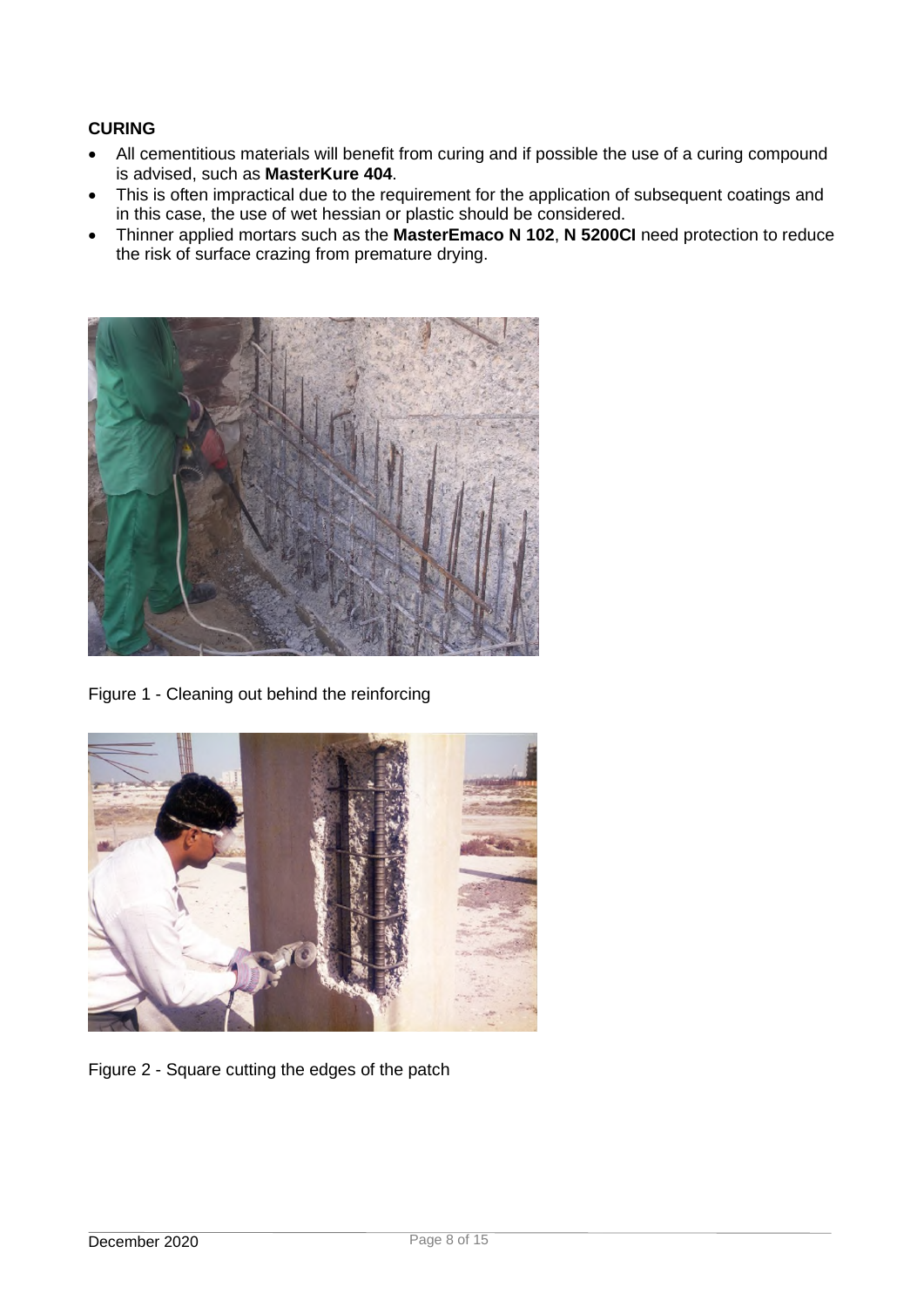

Figure 3 - Shows grey colour of properly prepared steel



Figure 4 - Shows the MasterEmaco P 5000AP applied to prepared steel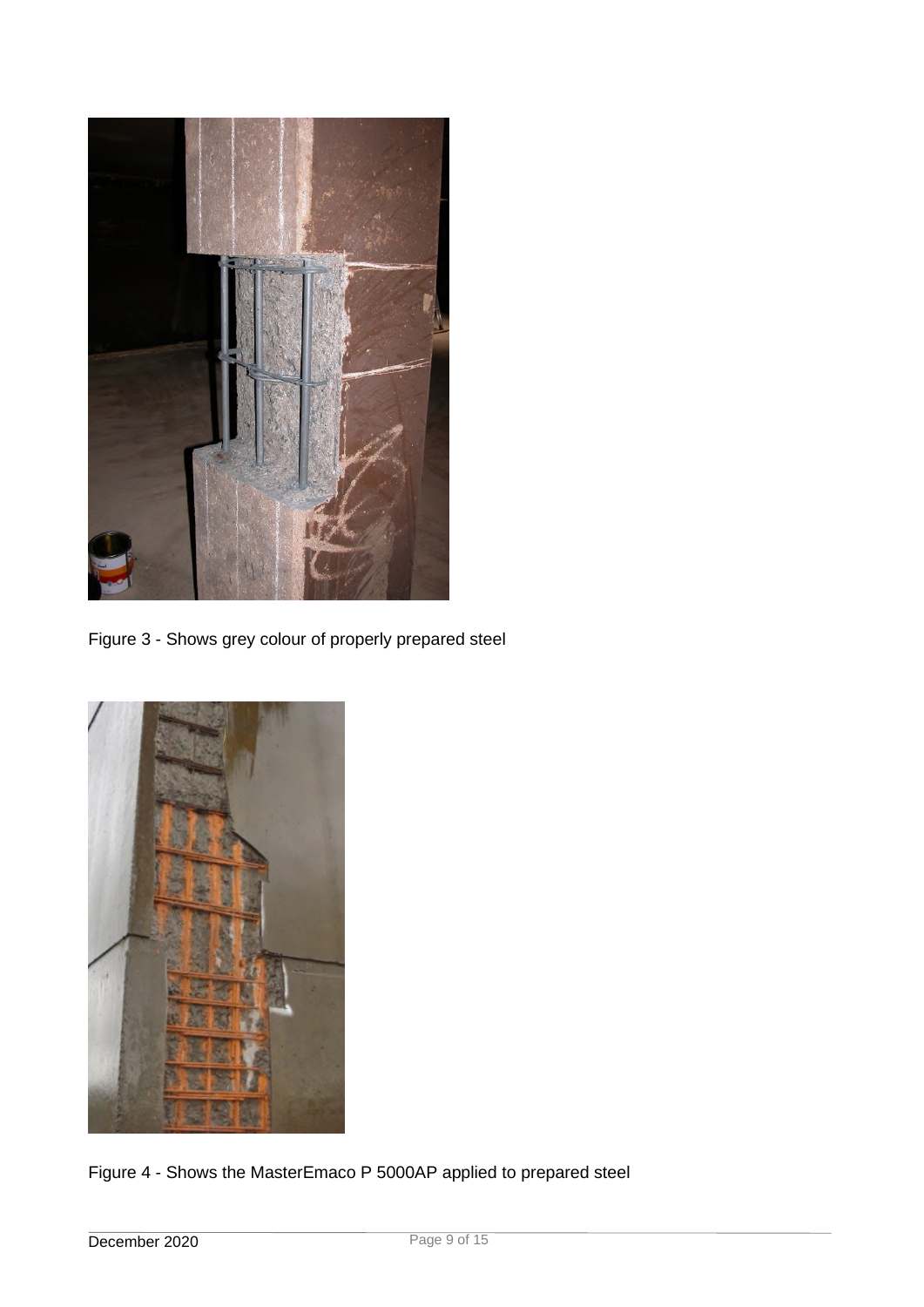

Figure 5 Mixing the repair mortar



Figure 6 - Getting the required consistency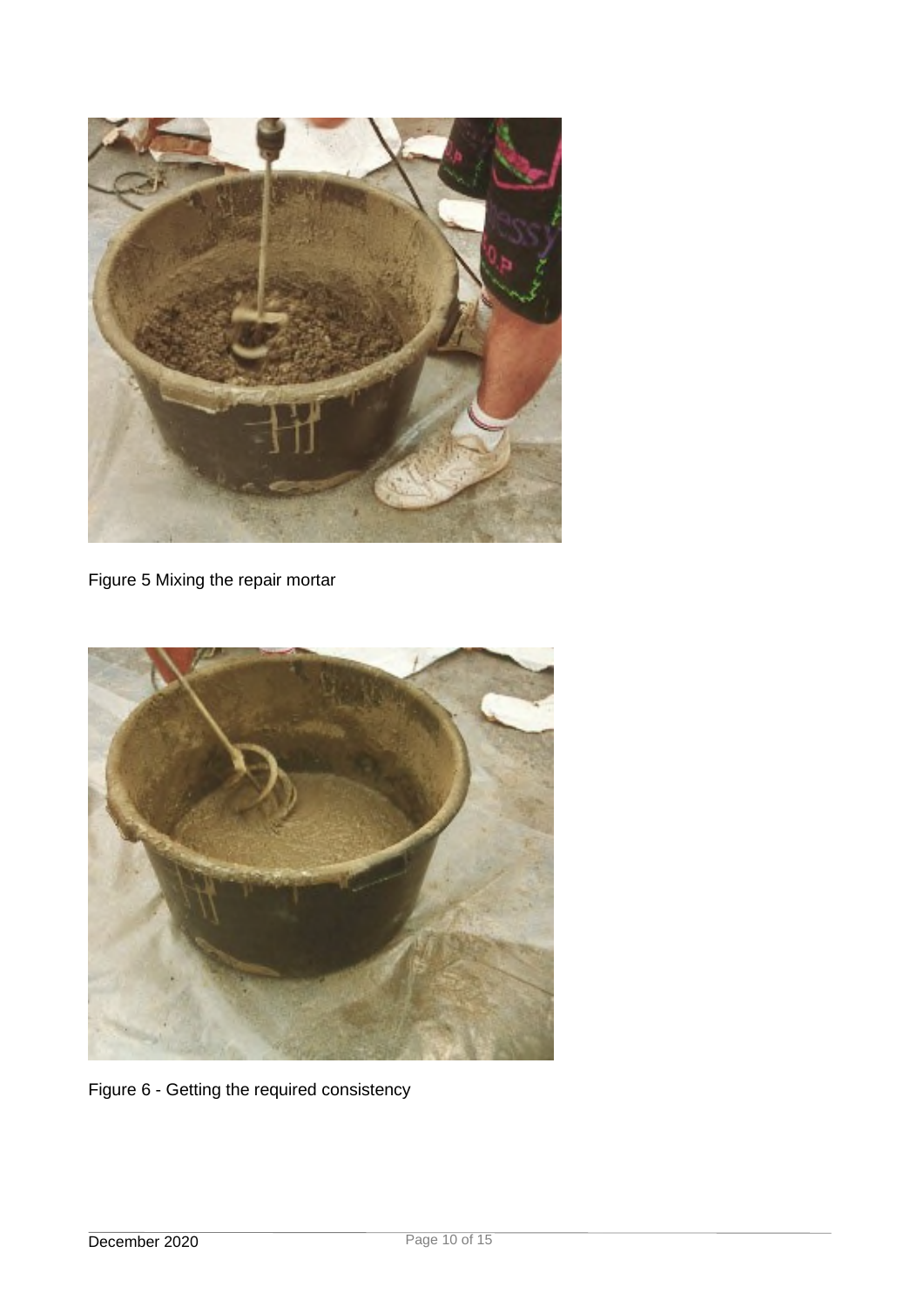

Figure 7 - Apply a slurry coat



Figure 8 - Build up repair in layers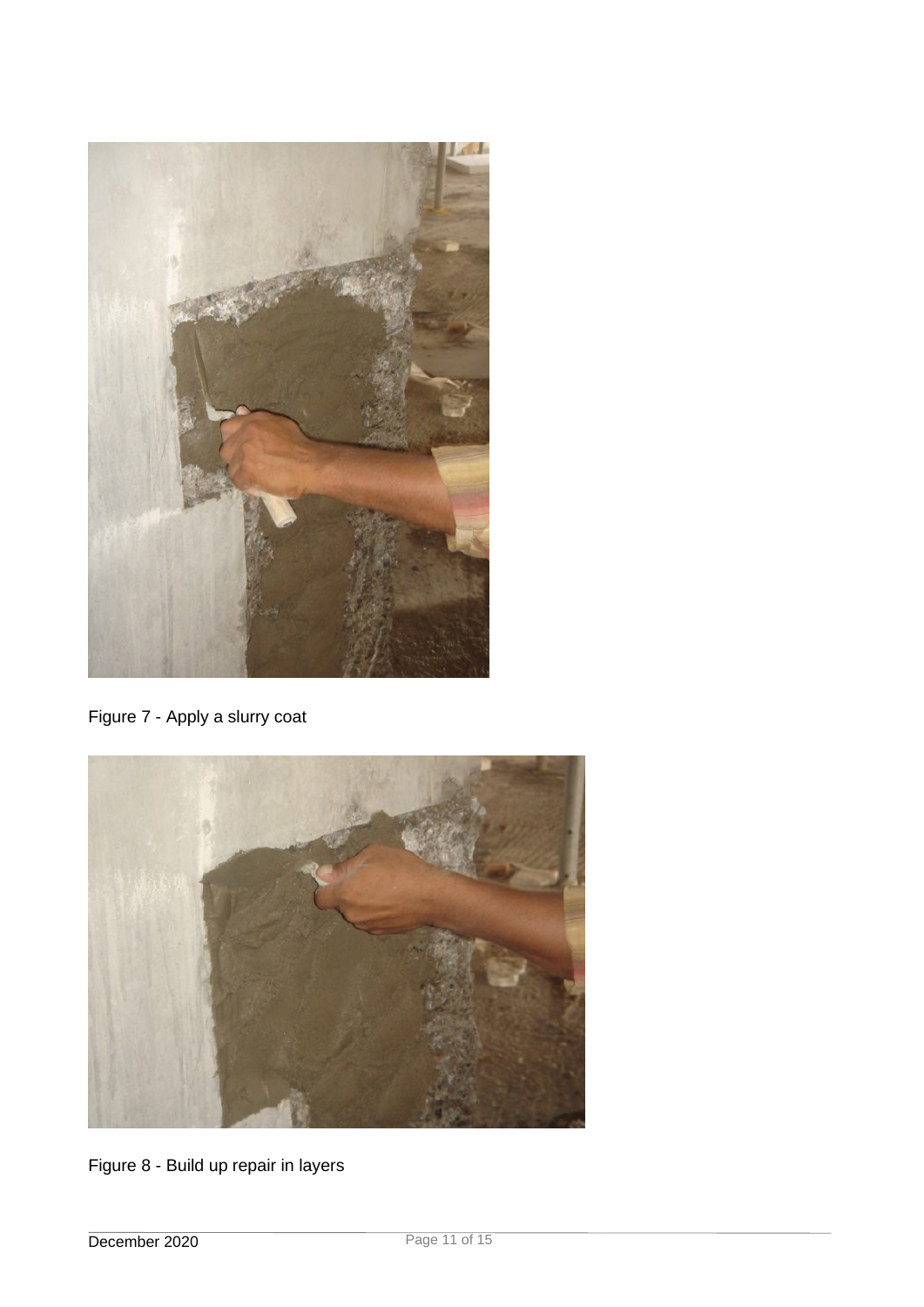

Figure 9 - Screed off to give flat surface



Figure 10 - Use a sponge float to get good surface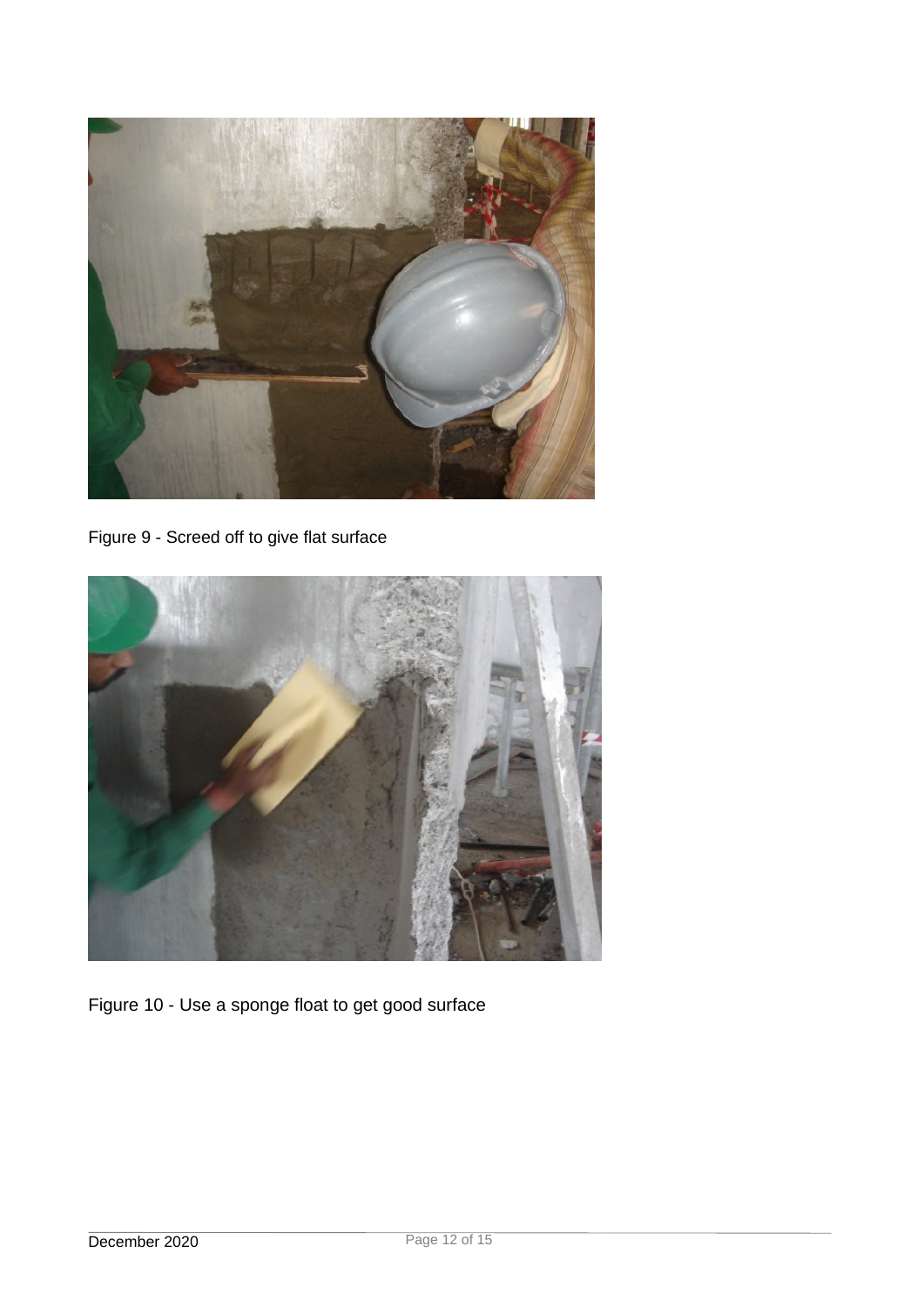

Figure 11 - Finished patch ready for curing



Figure 12 - Dry shotcrete machine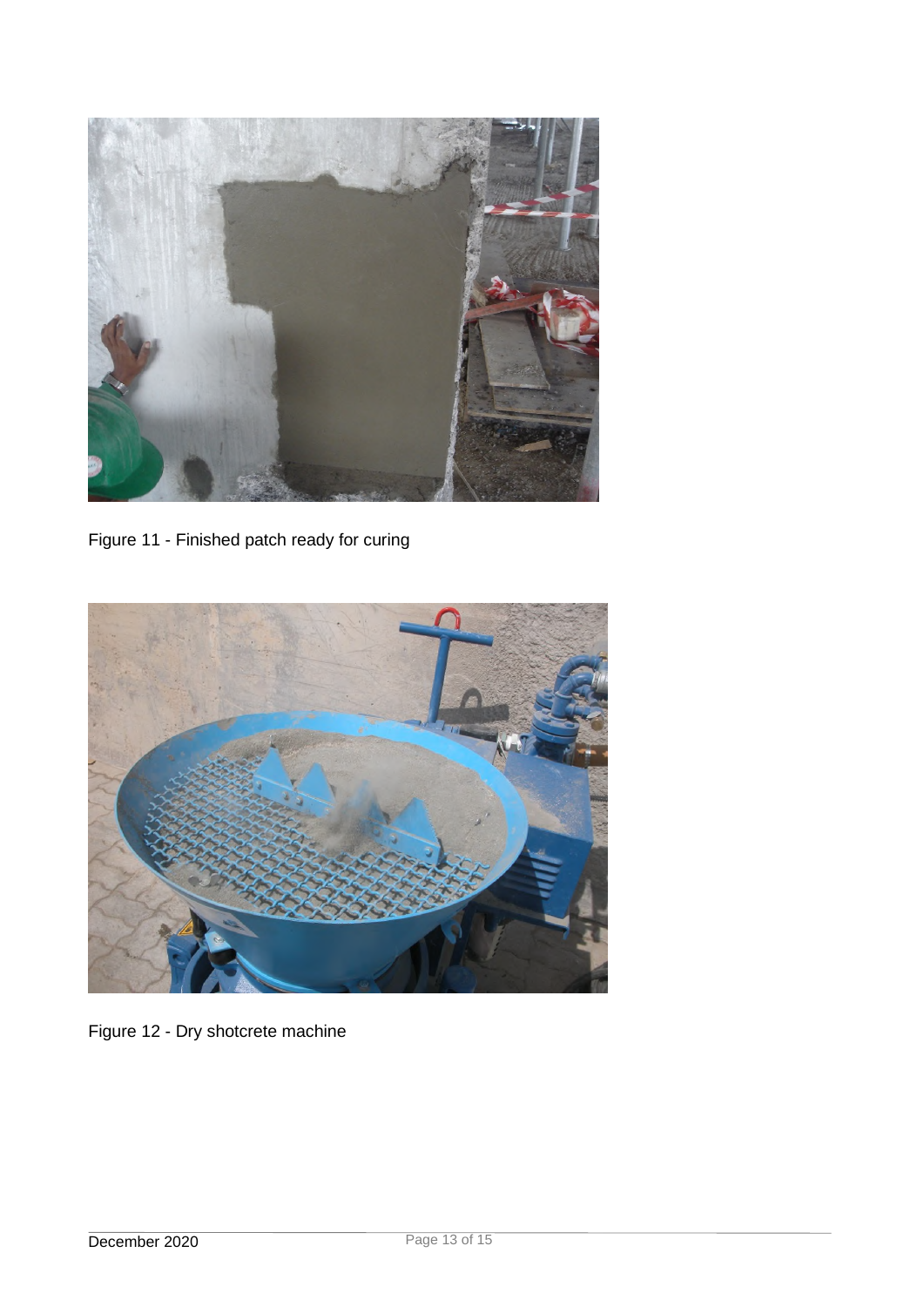

Figure 13 - Spraying on a wall



Figure 14 - Spraying mortar onto overhead repair

# **Caution**

For information on personnel protective equipment, first aid and emergency procedures, and water disposal methods, refer to the product bag or Safety Data Sheet